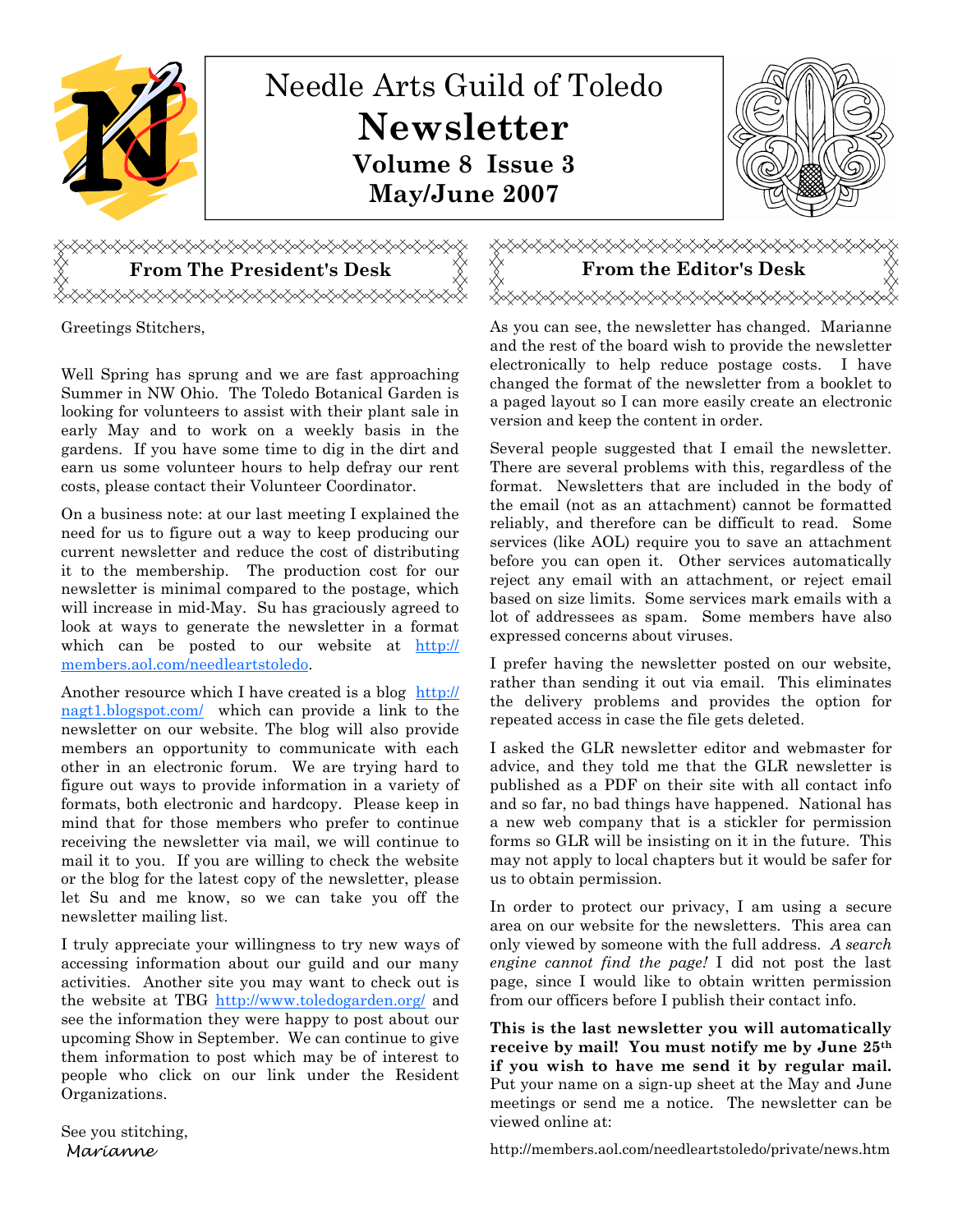# Program Schedule <del></del>

May 9: The Making of Silk Fabric, taught by Caren Scarbrough

June 13: Annual Pot Luck Party; Get It Finished entries, and Secret Stitchers revealed

July 11: Assissi Petite Project, taught by Linda Morris, a member from Fort Wayne

August 8: Finishing of Nametags & Ornaments, taught by Barbara Hoyer

September 12: Huck Weaving, taught by Katherine Thompson; Get It Finished entries

October 10: Reversible Cross-Stitch, taught by Su Pellitieri (rescheduled from February due to bad weather)

November 14: Hungarian Embroidery, taught be Donna Mohn

December 12: Annual Christmas Party and Ornament Exchange. Also Get It Finished entries, Cookie Exchange, prizes for Get It Finished and volunteer drawings, New Officer Installation.

### About the May Project

At the May meeting we will be making silk felt. Most of the materials you will need will be provided. You will receive silk roving, tulle, foam brush, textile medium and a plastic bag to protect the table and to help you carry your piece home. You may want to bring a piece of cardboard or a flat tray to help carry the wet piece. This is an option only. The plastic will protect anything you lay the piece on. The cost of the kit will be \$6.00 payable to NAGT. You will have some choice of color. It will be fun.

#### Caren

#### About the June Meeting

Don't forget to bring a place setting for our Potluck. We will also be revealing last year's Secret Stitcher and selecting names for next year. Can you guess your Secret Stitcher?

To My Secret Stitcher: Thank you for the Valentine candy and the card for our anniversary. Joe and I both are enjoying the dark chocolate! Marianne Mussett



# Calendar of Events<br>XXXXXXXXXXXXXXX

| <b>Dates</b>             | <b>Event Information</b>                                                          |
|--------------------------|-----------------------------------------------------------------------------------|
| 05/03/07                 | <b>NAGT</b> Board Meeting                                                         |
| 05/09/07                 | <b>NAGT</b> Monthly Meeting                                                       |
| 06/07/07                 | <b>NAGT</b> Board Meeting                                                         |
| 06/13/07                 | <b>Annual Potluck Meeting</b><br>Get It Finished Entries accepted at NAGT         |
| 07/05/07                 | <b>NAGT</b> Board Meeting                                                         |
| 07/11/07                 | <b>NAGT</b> Monthly Meeting                                                       |
| 08/02/07                 | <b>NAGT</b> Board Meeting                                                         |
| 08/08/07                 | <b>NAGT</b> Monthly Meeting                                                       |
| $09/02/07 -$<br>09/07/07 | <i>That Needlin' Town - EGA National</i><br>Seminar, Chicago, IL                  |
| 09/12/07                 | Get It Finished Entries accepted at NAGT                                          |
| $09/29/07 -$<br>09/30/07 | <b>NAGT</b> 32nd Annual Needlework Show at<br>the Sanger Branch Lucas Co. Library |
| 10/04/07                 | <b>NAGT</b> Board Meeting                                                         |
| 10/10/07                 | <b>NAGT</b> Monthly Meeting                                                       |
| $10/20/07 -$<br>10/21/07 | Visiting Teacher Class: "The Village<br>Green", sponsored by <b>NAGT</b>          |
| 11/01/07                 | <b>NAGT</b> Board Meeting                                                         |
| 11/14/07                 | <b>NAGT</b> Monthly Meeting                                                       |
| 12/12/07                 | Annual Christmas Party & Ornament<br>Exchange                                     |



Join us for an afternoon of stitching and earn much needed volunteer hours for our group. The Toledo Botanical Garden hosts "First Sundays" during the summer where the Resident Organizations can display their skills. We will be stitching in the Terrace Room of the Crosby Conference Center (our regular meeting room) on May 6th from 1:00 pm to 4:00 pm. In the past, TBG has also hosted First Sundays throughout the summer, so plan on joining us in June, July and August as well. Check with our TBG Representative, Anna Kerlin for more information.

Don't forget to bring examples of your completed works as well as your current stitching project. This is a great opportunity to promote our upcoming show and our group.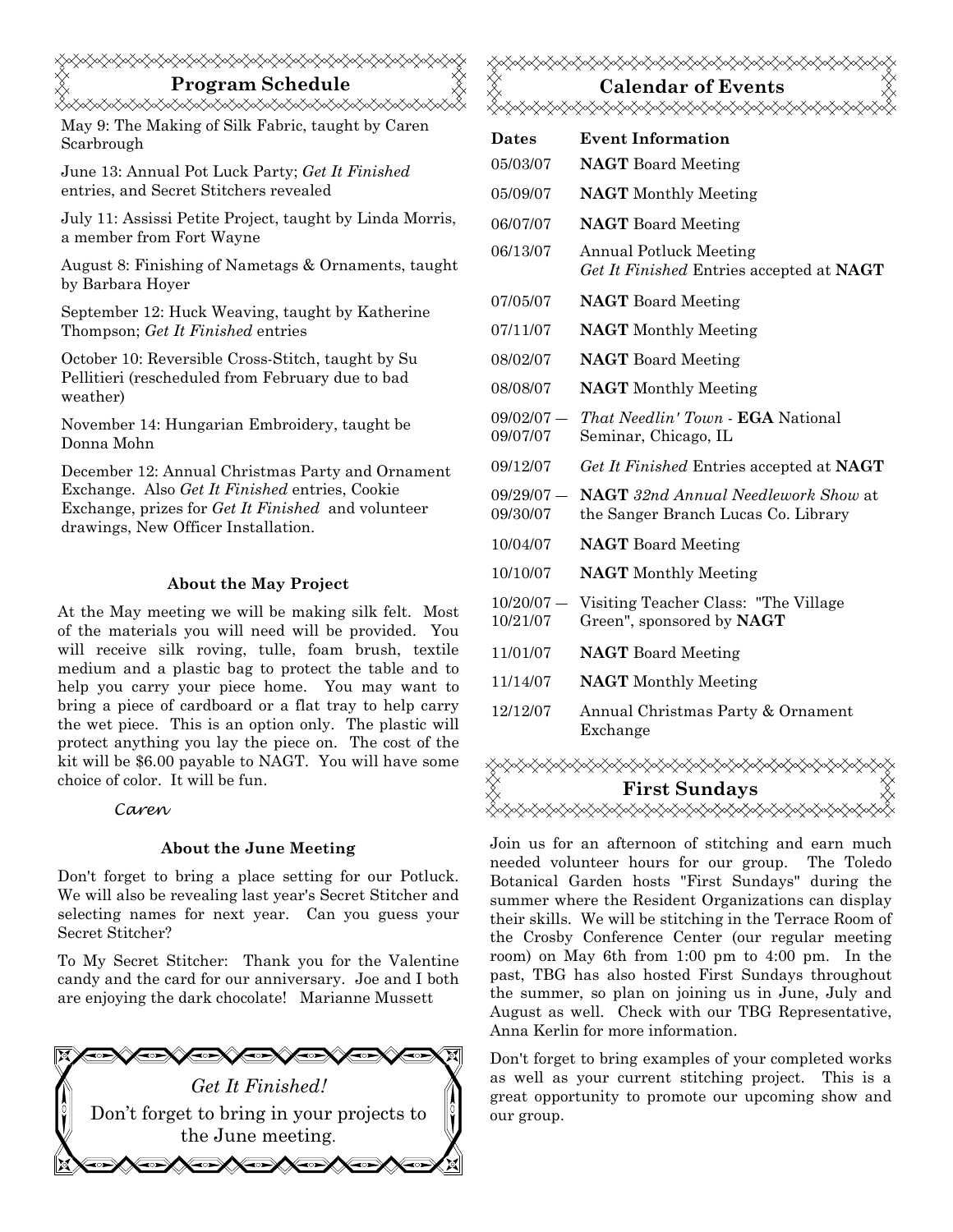

#### Board Meetings

The board meeting will be held at Marianne Mussett's on the first Thursday of each month at 6:30 p.m.

#### New Members

There has been a lot of interest lately from our website from people who are interested in joining our guild. We also get a lot of new members after our show. So if you see an unfamiliar face, please introduce yourself and make the new person welcome. And if you've just joined us: Welcome! We're glad you're here!

#### Membership Renewal

Is it time to renew your membership? Dues are \$40 and should be sent directly to the Treasurer, Karlyn Thompson. Karlyn is acting as assistant to our Membership Chair, Donn Mohn so that the dues can be processed faster. Here's the list of membership renewals that I have for June 2007. We are working to keep this list synchronized with the national list, but that can be difficult, so please let us know about any discrepancies: Teresa Bettac, Marilyn Bick, Jenny Bodensteiner, Karen Breslin, Donna Cairns, Marilyn Freeman, Shirley Gray, Barbara Hoyer, Pam Kurth, Linda Morris, Linda Pitzen, Kathy Redpath, Martha Shouldis, Julia Stange, Beth Thompson, Marge Toth, Karen Trombley, and Helen "Jo" Wagoner.

#### National Seminar

The 2007 EGA National Seminar, That Needlin' Town, will be held in Chicago, IL on September 2-7, 2007. Full seminar information should arrive with your March 2007 issue of the Needle Arts magazine. Photos of the projects and registration forms are on the EGA website (www.egausa.org or use the EGA link on our website). Chicago's not that far away, so hopefully many of our members will take the opportunity to attend the seminar. It will be a first national seminar for many of us and it looks like a great time.

#### GLR Seminar 2008

You can pre-register to attend the EGA - GLR Seminar 2008 which will be held April 20-24, 2008 in Madison, Wisconsin. The full brochure with color photos of the class projects and registration information for the seminar is available to view and download on the EGA GLR website: http://www.ega-glr.org/

Regular registration does not begin until Nov. 15, 2007. However, pre-registration is being offered to get your first chance opportunity for a class from now until May 27, 2007. A copy of the form will be available at the next NAGT meeting.

#### Stitch-In

Stitch-In meetings are on Thursdays from  $11 \text{ am } -5$ pm. The third Thursday of the month we are at Something Extra. The other Thursdays we meet at members' homes.

The third Tuesday of each month we have a group for canvas projects. We get started around 6:30 PM and end around 9:30 PM. Sometimes we pick a project for the group but you can always work on any project you have.

On the fourth Tuesday, the crewel group has a stitchin from 6:30 PM – 9:30 PM.

Locations change weekly. Call Katherine Thompson at 419-385-0081 or e-mail Diane Myers at jrmyers@roadrunner.com for the next meeting place.

#### The Village Green

Myrtis Justianiano, from Goshen, Indiana will be leading us in Genny Morrow's Village Green. On October 20th and 21st, 2007.

Myrtis was a good friend of Genny's and has her family's permission to teach her designs. Village Green was one of the last designs Genny was working on.

Myrtis will provide the hand-drawn size 18 canvas, instruction booklet and all threads (some are split skeins) needed for stitching for her kit fee of \$68.00.

I do not know the entire cost of the class. Students taking the class will be paying for the room rent, plus the teacher's fee and transportation. If we fill all 24 seats, the total cost will be \$97 per student. That is my goal, if you will all help me.

I am asking for a deposit of \$50.00, payable through me, before August 10th. Myrtis needs two months to get supplies together. I will let her know August 11th, how many kits to prepare, THIS IS OUR DEADLINE. On August  $10<sup>th</sup>$ , I can let those who have given me a deposit, know how much the remainder of the class will be.

If you have any questions, let me know--Kay Griffith